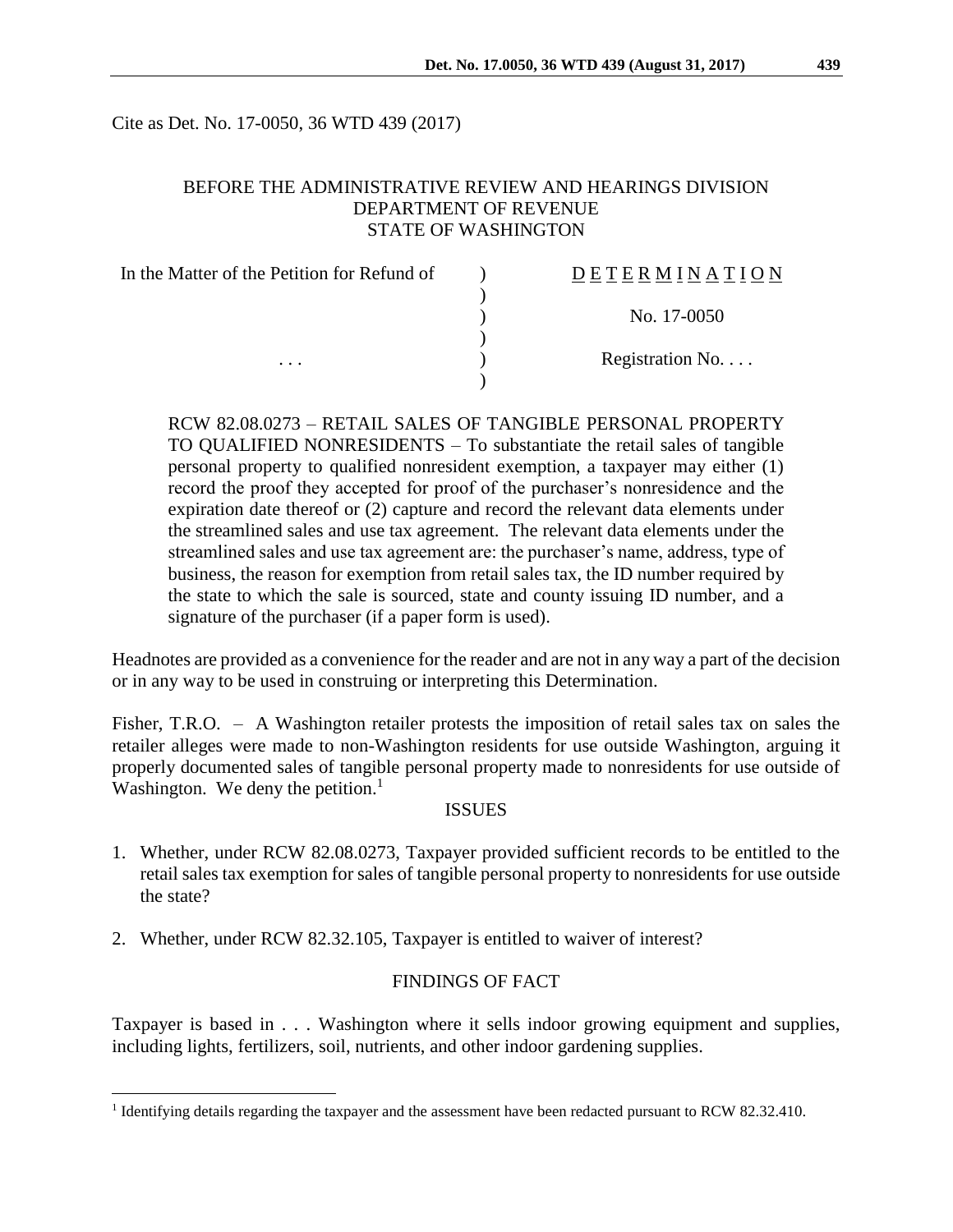The Department of Revenue ("Department") audited Taxpayer to ensure Taxpayer was complying with its Washington tax obligations. The Department discovered that for sales of gardening equipment and supplies to purported non-Washington residents for use outside of Washington, Taxpayer did not record expiration dates on the identification cards presented by the purported non-Washington residents. The Department ultimately assessed Taxpayer \$ . . . in retail sales tax, \$ . . . in retailing business and occupation tax, and \$ . . . in interest for the tax periods 2012 through 2014.

Taxpayer timely sought administrative review of the imposition of retail sales tax and the interest. In its petition, Taxpayer explained that when it began its business, it searched online for a form from the Department that would indicate what information it needed to record to substantiate sales to non-Washington residents. Taxpayer found the Certificate of Exemption on the Department's website labeled "SSTGB Form F0003 Exemption Certificate." Petition, Exhibit A. The form includes fields for the name of the purchaser, the purchaser's business address, identification number (either for a business tax ID number or a state issued identification number), the name of the seller, a reseller's address, the type of business the purchaser is engaged in, the reason for exemption, and a signature. Petition, Exhibit A, at 1. The form also contains a section entitled "Certificate of Exemption Instructions for Washington State." SSTGB Form F0003 Exemption Certificate (4/22/16), *Streamlined Sales and Use Tax Agreement Certificate of Exemption*, available at http://dor.wa.gov/docs/forms/excstx/exmptfrm/streamlindsalstxexempcert.pdf ("SSTGB Form"). Under "Seller responsibilities," the form states the following:

You are relieved of the responsibility for collecting and remitting retail sales tax on the sale or sales described in the Certificate, provided all of the following conditions are met:

- 1. The purchaser fully completes all fields on the Certificate;
- 2. The purchaser provides the fully completed Certificate to you at the time of sale;
- 3. If the purchaser claims an entity-based exemption on a purchase made at your location, the state in which your business is located allows that exemption;
- 4. You do not fraudulently fail to collect the tax due; and
- 5. You do not solicit customers to unlawfully claim an exemption.

## *Id*.

Taxpayer decided that the form provided by the Department was too comprehensive for its business, and simplified the process. Taxpayer created a notebook that recorded the date of sale, the signature of the purchaser, the amount of sale, the purchaser's driver license number, and the state that issued that driver's license number. Taxpayer does not record the expiration date of the identification card presented or the address of the purchaser.

During the hearing, Taxpayer asserted that its employees confirm the address on the identification cards as being a non-Washington address, and make sure the photograph on the identification card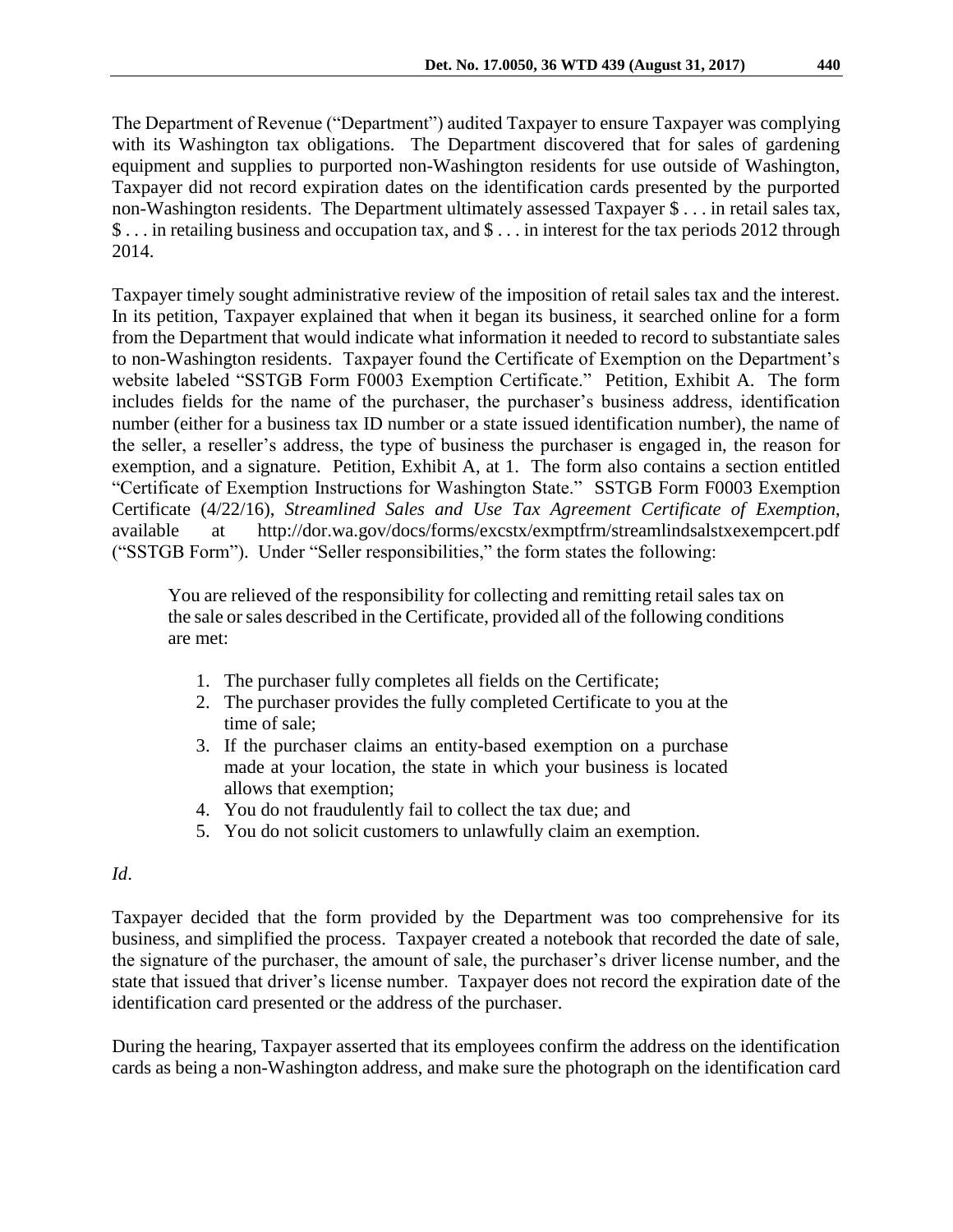matches the purchaser presenting the card. Taxpayer argues that its system of recording this information is enough to claim an exemption from retail sales tax.

At the hearing, Taxpayer produced several records Taxpayer claimed justify an adjustment of the assessment. Taxpayer produced a copy of the Auditor's Workbook with Taxpayer's edits listing additional expiration dates of purchasers' driver licenses for several transactions listed in the workbook. Taxpayer provided these documents to the auditor previously, and they have already been incorporated into a post audit adjustment. Taxpayer also produced a reseller's permit for an entity named "... LLC," which Taxpayer explained was for the transaction with "...." The Auditor's Workbook does not show any transaction with either a "[LLC]" or a " . . . ," which means Taxpayer was not taxed with retail sales tax on that transaction, so the reseller's permit provided is irrelevant.

# ANALYSIS

Generally, retail sales tax is imposed upon all retail sales. RCW 82.08.020. When a seller makes a retail sale, it must collect retail sales tax. RCW 82.08.050. If a seller fails to collect retail sales tax on a retail sale, and no exemption applies, the seller becomes liable for the tax. RCW 82.08.050.

RCW 82.08.0273 provides an exemption from retail sales tax for sales of tangible personal property to [qualifying] nonresidents for use outside the state. RCW 82.08.0273(3)(b) indicates what constitutes acceptable proof of nonresident status:

Acceptable proof of a nonresident person's status includes one piece of identification such as a valid driver's license from the jurisdiction in which the outof-state residency is claimed or a valid identification card which has a photograph of the holder and is issued by the out-of-state jurisdiction. Identification under this subsection (3)(b) must show the holder's residential address and have as one of its legal purposes the establishment of residency in that out-of-state jurisdiction.

RCW 82.08.0273(4)(a) specifically lists the documents sellers must keep to substantiate a sale is qualified for this exemption:

Nothing in this section requires the vendor to make tax exempt retail sales to nonresidents. A vendor may choose to make sales to nonresidents, collect the sales tax, and remit the amount of sales tax collected to the state as otherwise provided by law. If the vendor chooses to make a sale to a nonresident without collecting the sales tax, the vendor must examine the purchaser's proof of nonresidence, determine whether the proof is acceptable under subsection (3)(b) of this section, and maintain records for each nontaxable sale which must show the type of proof accepted, including any identification numbers where appropriate, **and the expiration date, if any.**

(Emphasis added.) Here, because Taxpayer did not collect the expiration dates of the identification cards provided by alleged nonresidents, i.e., their driver's licenses, Taxpayer did not meet the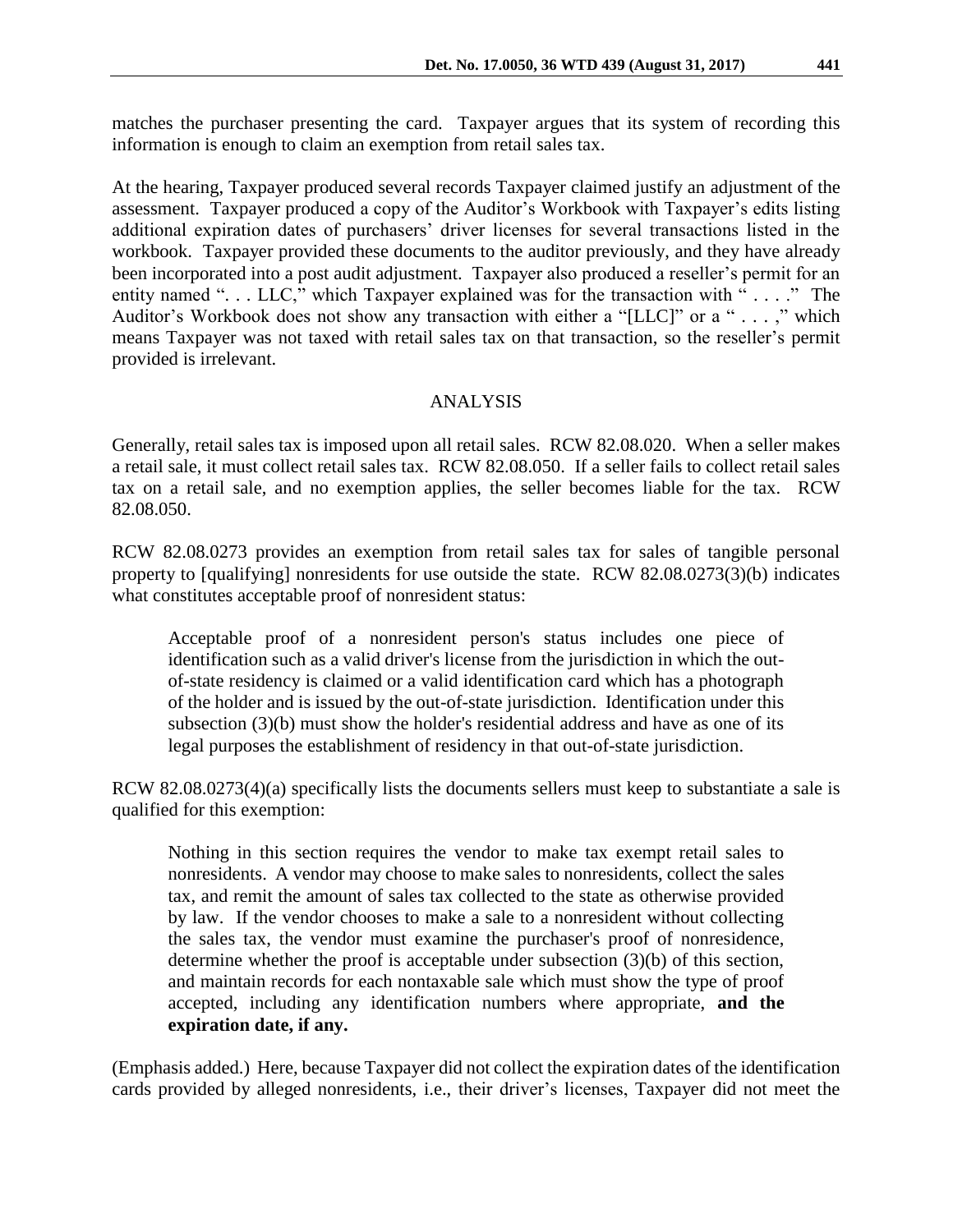documentation requirements of RCW 82.08.0273(4)(a). The Department assessed the retail sales tax on this basis.

Taxpayer concedes that it did not record the expiration dates of all of nonresident's identification cards for every alleged sale of tangible personal property to alleged nonresidents. Nonetheless, Taxpayer argues that recording the expiration dates is not necessary for the exemption. Taxpayer points to RCW 82.08.0273(4)(c), which provides "[i]n lieu of using the methods provided in [RCW 82.08.0273(4)(a)] to document an exempt sale to a nonresident, a seller may capture **the relevant data elements as allowed under the streamlined sales and use tax agreement**." RCW 82.08.0273(4)(c) (emphasis added). Taxpayer argues the information it did collect constitutes all of the relevant data elements as allowed under the streamlined sales and use tax agreement.

The streamlined sales and use tax agreement ("SSUTA") is a multi-state agreement to simplify sales and use tax collection and administration by retailers and states. *What is the Streamlined Sales and Use Tax Agreement*, Streamlined Sales Tax Governing Board, Inc., available at http://www.streamlinedsalestax.org/index.php?page=gen1 (last accessed January 12, 2017). SSUTA attempts to create, among other things, uniformity among tax exemption administration through its governing rules. *See How Does the Agreement Simplify Sales Tax Administration*, Streamlined Sales Tax Governing Board, Inc., available at http://www.streamlinedsalestax.org/index.php?page=gen4 (last accessed January 12, 2017). SSUTA Governing Rule 317.1(A)(1) indicates what SSUTA requires for sellers [who sell] to nonresidents [who claim the exemption for sales] for use outside of the state.

Under SSUTA Governing Rule 317.1(A)(1), "relevant data elements as defined by [SSUTA]" for the purposes of RCW 82.08.0273(4)(c) include (1) the purchaser's name, (2) the purchaser's address, (3) the purchaser's type of business,<sup>2</sup> (4) reason for the exemption from retail sales tax, (5) the ID number required by the state to which the sale is sourced, (6) state and county issuing ID number, and (6) a signature of the purchaser if a paper form is used. We note that these data elements are the same as the blank fields on the form Taxpayer obtained when researching what information it needed to collect to claim the nonresident retail sales tax exemption. *See* SSTGB Form.

Here, Taxpayer did not record the nonresident purchaser's addresses [or the purchaser's type of business]. Accordingly, Taxpayer did not capture the relevant data elements as allowed under SSUTA.<sup>3</sup> Because Taxpayer failed to comply with RCW 82.08.0273(4)(a) and RCW  $82.08.0273(4)(c)$ ,<sup>4</sup> Taxpayer has not maintained required documentation establishing sales to nonresidents, and Taxpayer is responsible for the retail sales tax. RCW 82.08.0273(6)(a).

 $\overline{a}$ 

<sup>2</sup> Under SSUTA, "not a business" is a type of business for the purposes of complying with SSUTA Governing Rule 317.1(A)(1). *See* SSUTA Governing Rule 317.1(A)(2)(s).

<sup>&</sup>lt;sup>3</sup> Taxpayer asserts that its staff checked identification cards to ensure the address on the card was an out-of-state address. RCW 82.08.0273(4)(c) required Taxpayer to *capture* the data elements, not just observe them. Furthermore, RCW 82.08.0273(6)(a) required Taxpayer to maintain records of the relevant data elements, including the nonresident purchasers' addresses.

<sup>4</sup> RCW 82.08.0273(4)(b) allows the use of a completed uniform exemption certificate to satisfy the proof requirements for nonresidency status. Because Taxpayer did not produce any completed uniform exemption certificates, this section cannot provide Taxpayer with relief.